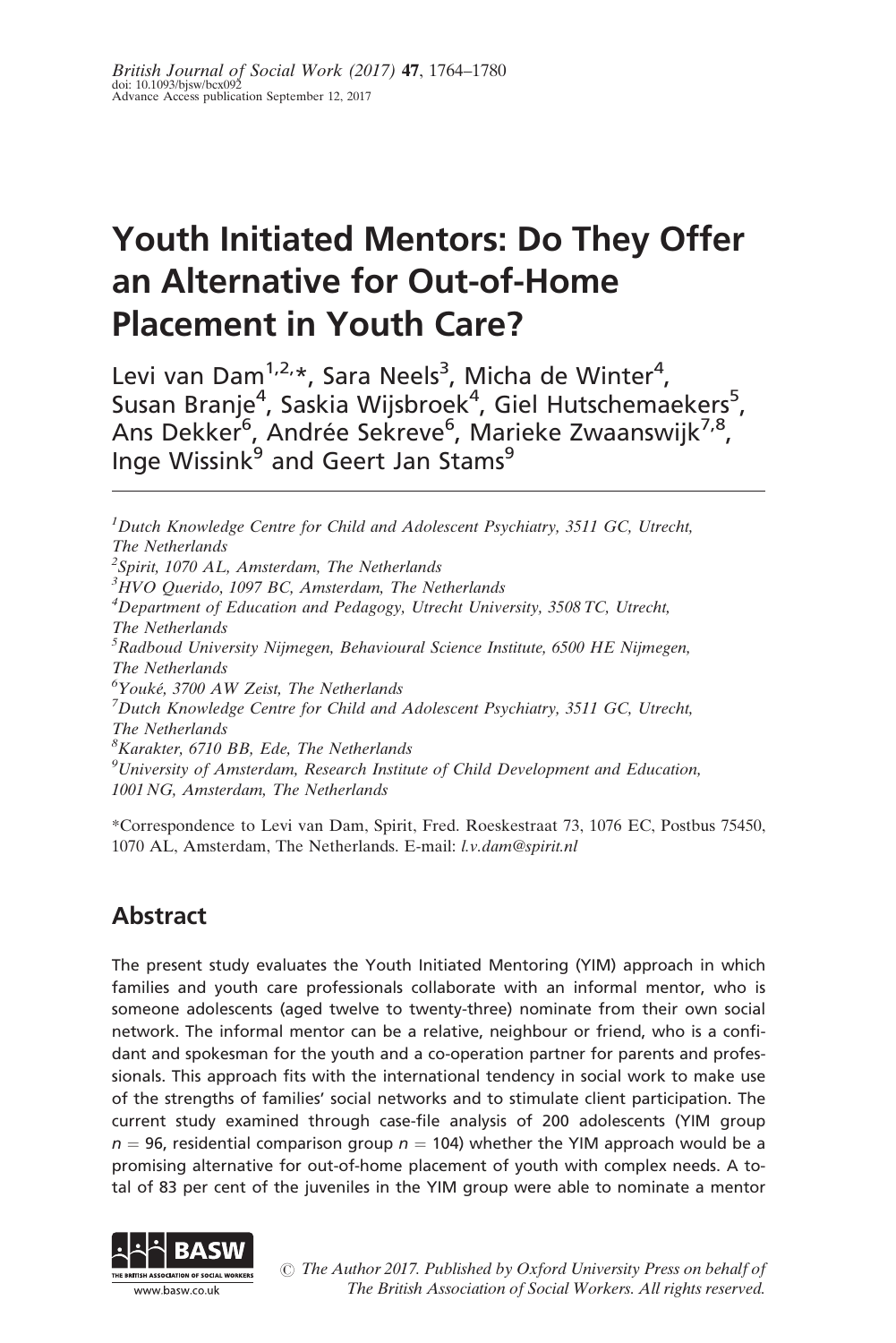after an average of thirty-three days. Ninety per cent of the adolescents in the YIM group received ambulatory treatment as an alternative for indicated out-of-homeplacement, while their problems were largely comparable with those of juveniles in Dutch semi-secure residential care. Results suggest that the involvement of important non-parental adults may help to prevent out-of-home placement of adolescents with complex needs.

Keywords: Youth Initiated Mentoring, residential care, out-of-home placement, adolescents, shared decision making

Accepted: July 2017

## Introduction

Professional care for juveniles with complex needs, who may be at risk for out-of-home placement, often lacks continuity (Ungar et al.[, 2014\)](#page-16-0). Research suggests that at least one person should provide continuity for these juveniles and help them to express their needs [\(Pehlivan and](#page-15-0) [Brummelman, 2015](#page-15-0)). Given the instability that youth with complex needs experience in their own family—due to disturbed relationships the search for 'arenas of comfort' is urgent, particularly during adolescence ([Mortimer and Call, 2001](#page-15-0)). An arena of comfort is a soothing and accepting context or a supportive relationship that gives the juvenile the chance to relax and rejuvenate, so that potentially stressful experiences and changes in another arena can be endured or mastered.

Although many youth services try to establish continuity and client participation through organisational solutions (e.g. working with a case manager, a treatment trajectory coach), we focus on strengthening the juvenile's network through collaboration with an informal mentor—a youth initiated mentor. This informal mentor is a person (e.g. relative, neighbour or friend) adolescents nominate from their own network, and who functions as a confidant and spokesman for the adolescent and a co-operation partner for parents and professionals [\(Schwartz](#page-15-0) et al., 2013; [Spencer](#page-16-0) et al., 2016; [Van Dam and Verhulst, 2016](#page-16-0)). This fits with the international tendency in child and family social work to make use of the strengths of families and their own networks and to stimulate client participation ([Burford, 2005](#page-14-0); [de Winter, 2008](#page-14-0)). The goal is to reduce psychological and behavioural problems of youth and family and to increase their resilience through collaboration with the family and its social network.

Social networks are defined by the connections among the network members and contagion, namely what is distributed through the existing connections [\(Christakis and Fowler, 2012\)](#page-14-0). Professional involvement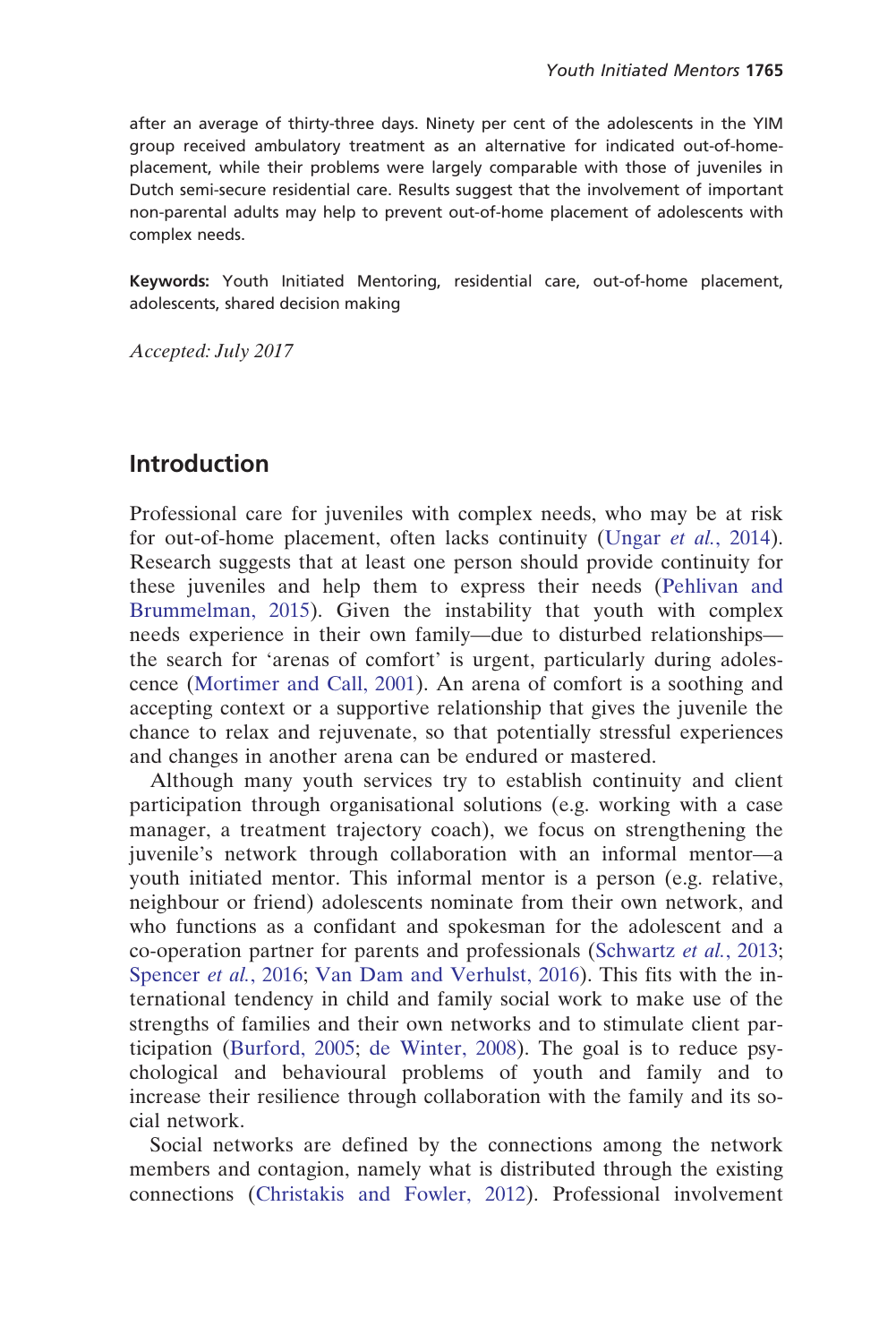expands the existing network by adding new connections, and influences the contagion by distributing new information. However, this expansion is temporary and its influence is often limited [\(Weisz](#page-16-0) et al., 2013; [Euser](#page-14-0) et al.[, 2015](#page-14-0)), which is especially the case during out-of-home placement: there is a lack of continuity and trustworthy relationships due to placement instability [\(Strijker](#page-16-0) et al., 2008). Also, the negative consequences of instability of foster-care placements have been highlighted in a vast body of research (Rock et al.[, 2015\)](#page-15-0). The impact of out-of-home placement on a family is substantial, it is traumatic and has a negative influence on, for example, academic performances of youths ([Stone, 2007\)](#page-16-0). The positive effect of out-of-home placement on children's psychological functioning is modest at best [\(Goemans](#page-14-0) et al., 2015; [Strijbosch](#page-16-0) et al., [2015](#page-16-0)). Therefore, and as also stated in the international Convention on the Rights of the Child [\(UN, 1990\)](#page-16-0), out-of-home-placement should be a last-resort option.

As the expansion of the social network through involvement of professionals is temporary and the influence is limited, especially during outof-home placement, alternatives to out-of-home placement are needed. Collaborating with the social network of the family may offer more sustainable solutions. In particular, we assume that collaborating with an informal mentor can offer a new way to make use of existing connections and expand their contagion, resulting in more continuity and better client participation during treatment. This paper describes the theoretical background of a newly developed approach that makes use of collaboration with a youth initiated mentor (i.e. the so-called 'Youth Initiated Mentoring', or 'YIM', approach) and the results from a first evaluation study of this approach.

# Theoretical background of the YIM approach

#### Adolescence, complex needs and the need for supportive relationships

Supportive social relationships, particularly perceived social support and social integration, are generally recognised as beneficial for individuals' health ([Cohen, 2004](#page-14-0)). Social support concerns a social network's provision of psychological and material resources intended to benefit an individual's ability to cope with stress ([House and Kahn, 1985](#page-14-0)). Social support eliminates or reduces the effects of stressful experiences by promoting effective coping strategies, such as less threatening interpretations of adverse events ([Kawachi and Berkman, 2001](#page-14-0)). Social integration reflects participation in a broad range of social relationships and promotes positive psychological states, such as self-worth and positive affection, which induce health-promoting physiological responses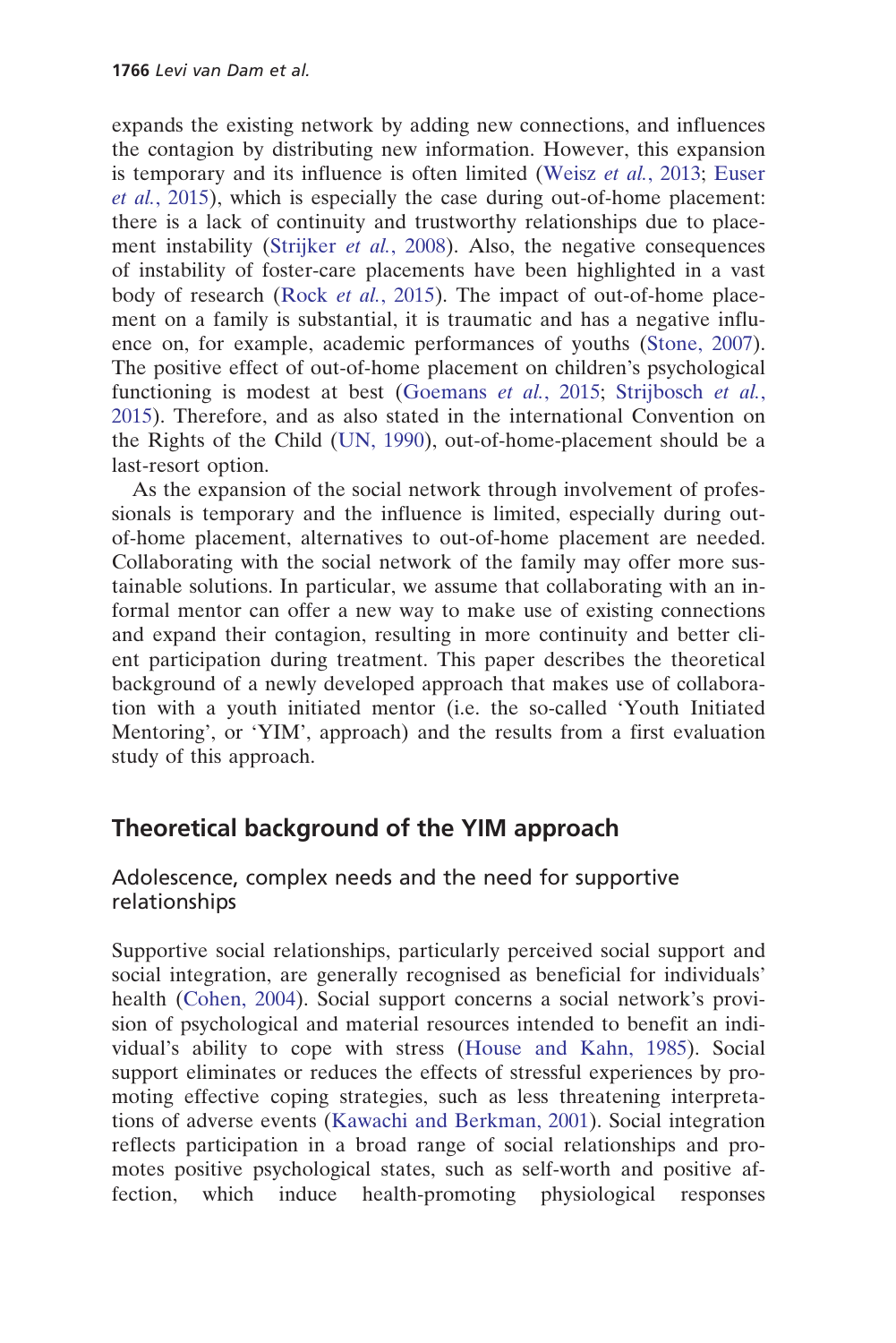([Brisesette](#page-13-0) et al., 2000). Social integration is thought to provide information and to be a source of motivation and social stimulation to care for oneself [\(Cohen, 2004](#page-14-0)). Negative social interactions, on the other hand, may elicit psychological stress and physiological concomitants that increase risks for disease [\(Cacioppo](#page-14-0) et al., 2002).

During adolescence, youths re-examine the way in which they express experiences and feelings to their parents ([Keijsers](#page-14-0) et al., 2010) in order to develop their autonomy and independence and a more equal relation-ship with their parents ([Branje](#page-13-0) et al., 2013). This developmental task is related to another task, namely to create and maintain supportive relationships with other adolescents ([Goede](#page-14-0) et al., 2009) and non-parental adults. Non-parental adults can be supportive individuals with informal or formal status who are a natural part of the family's social environment [\(Kesselring](#page-15-0) et al., 2016). Longitudinal research [\(Werner, 1993](#page-16-0), [2005](#page-16-0)) has shown that youths who formed bonds with supportive nonparental adults are more resilient: the bond buffers against risk factors. This is confirmed by a meta-analysis [\(Zolkoski and Bullock, 2012\)](#page-16-0). Research indicates that vulnerable juveniles find it difficult to establish positive natural relationships due to low self-esteem, lack of trust and social skills deficits [\(Ahrens](#page-13-0) et al., 2011).

#### Effective collaboration with social networks

Integrating professional involvement with informal mentoring is thought to stimulate shared decision making between families, their social network and professionals, and it enhances client participation. This idea of shared decision making and participation is in line with the concept of the educative civil society, in which the joint activities of citizens in the upbringing of children and adolescents are emphasised ([de Winter,](#page-14-0) [2008](#page-14-0)). The effectiveness of activities aimed to realise an educative civil society with a focus on meeting, dialogue, enhancing neighbourhood cli-mate and network formation is promising ([Kesselring](#page-14-0) *et al.*, 2015). Shared decision making with the social network means that the learning goals are created with and embedded in the family's social network, which is thought to result in personal goals that are selected for autonomous reasons ([Koestner](#page-15-0) et al., 2002). These self-concordant goals increase goal-directed effort, and thereby facilitate development in juveniles ([Vasalampi](#page-16-0) et al., 2009). However, shared decision making with the social network may not always yield positive effects. For instance, a recent meta-analysis did not find robust empirical evidence for the effectiveness of family group conferences—a process led by family members to plan and make decisions for a child who is at risk of maltreatment and even reported non-anticipated results that may even be evaluated as negative from a family preservation perspective, such as an increase in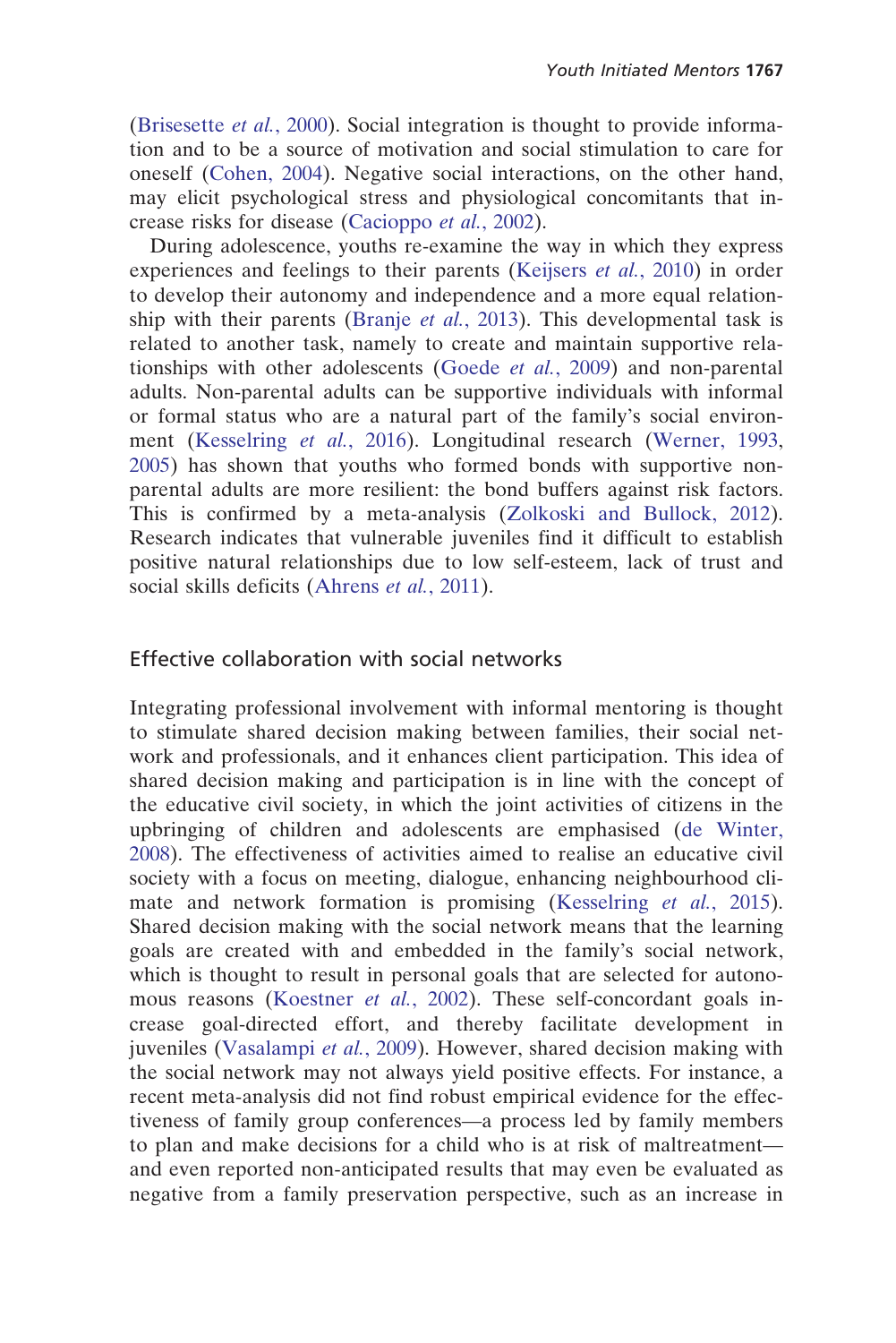the number and length of out-of-home placements with older children and minority groups ([Dijkstra](#page-14-0) et al., 2016). Such a lack of positive effects may be explained by the collaboration of too many persons (i.e. all relevant social network members), because research shows that teams with more than five individuals perform worse than smaller teams [\(Mueller,](#page-15-0) [2012](#page-15-0)).

A more effective way of collaborating with multi-problem families and their social network might be to start with asking the juvenile in need to nominate a youth initiated mentor ([Van Dam and Verhulst,](#page-16-0) [2016](#page-16-0)). Working with a youth initiated mentor requires a functional position of the youth initiated mentor. From a social psychology perspective, this reduces the possibility of social loafing: the presence of others re-sults in less effort (Liden et al.[, 2004](#page-15-0)). Although, if the positioning of this person is not accepted by the family, social network and professionals, his or her input can backfire on the results of the team (Harre et al., 2009). This process of positioning is a so-called top-down process, which includes setting a group structure, norms and routines that regulate collective behaviour in ways that enhance the quality of coordination and collaboration [\(Woolley](#page-16-0) et al., 2010). Top-down processes facilitate collective intelligence, or the general ability of a group to perform well across a wide range of different tasks ([Woolley](#page-16-0) et al., 2010). The YIM approach translates those insights into a methodology, to create lasting and functional pedagogical alliances between the family and its social network.

#### The YIM approach in social work

Relationships with non-parental adults might serve as informal and natural mentoring relationships, and are a predictor of adolescent health [\(DuBois and Silverthorn, 2005](#page-14-0)). Taking advantage of and strengthening these existing supportive relationships in working with vulnerable youth recently received attention in America as an intervention strategy, desig-nated as YIM ([Schwartz](#page-15-0) et al., 2013; [Spencer](#page-16-0) et al., 2016). The YIM approach is a systemic treatment approach in which access, mobilisation and consultation of informal mentors is a central aspect [\(Van Dam and](#page-16-0) [Verhulst, 2016\)](#page-16-0).

The YIM approach is characterised by four phases. The total duration of the treatment is between six and nine months. The overall duration and the duration of each separate phase depend on the complexity of the problems, the willingness and the possibilities of the family members, the social network and the professionals to collaborate with each other. Phase 1 is focused on 'who': which member of the social network can become the youth initiated mentor? The professionals seek collaboration with an informal mentor by stimulating youth to nominate a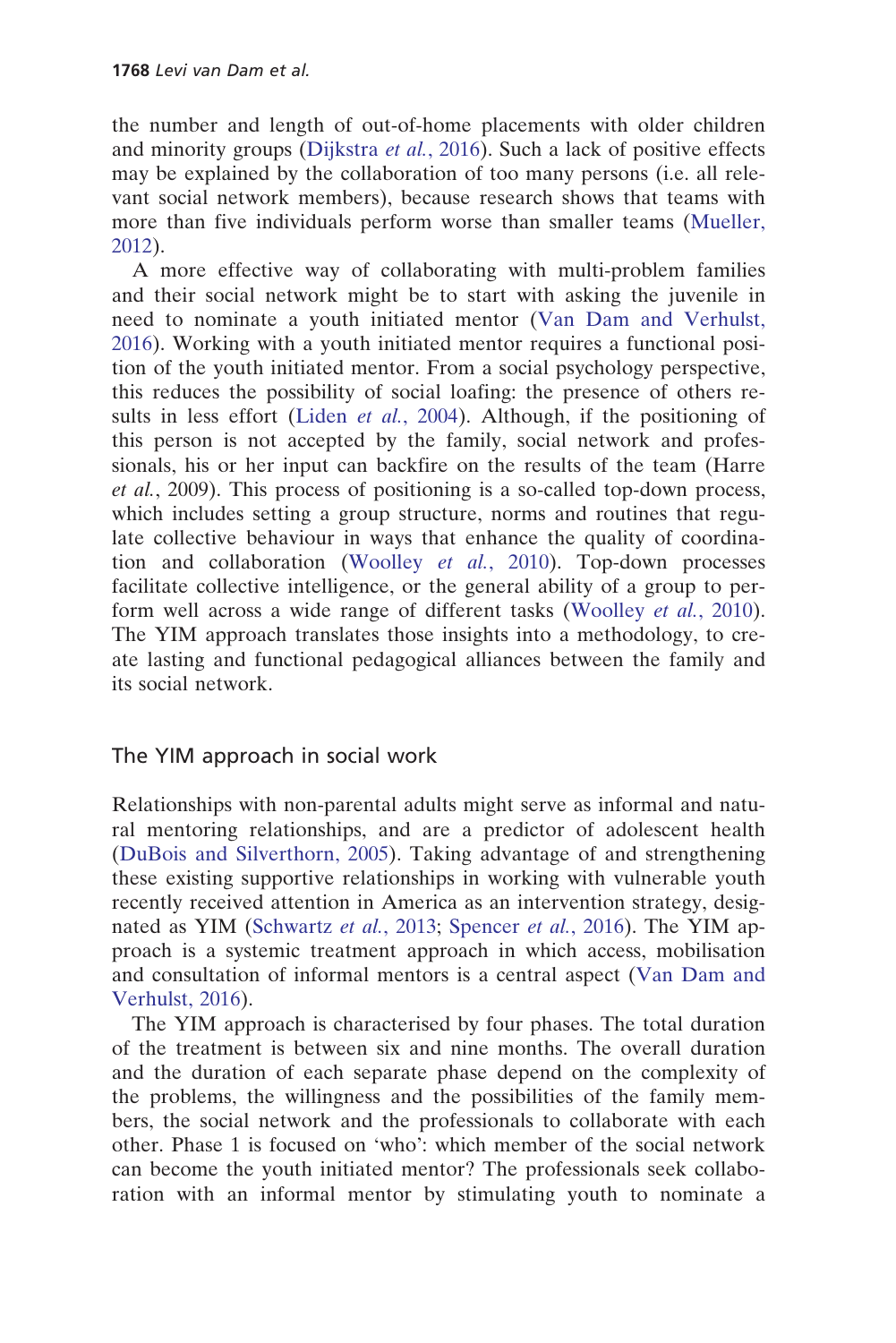person in their environment they trust (eliciting). After nomination, the youth initiated mentor is informed about the YIM position and agreements are made about privacy, termination and the type of support he or she provides when installed as 'the youth initiated mentor'. Phase 2 is focused on 'what': what is everyone's perspective on the current and desired situation? By means of shared decision making, youth, parents, the youth initiated mentor and professionals analyse the individual and family problems and describe productive solutions that respect the family members' autonomy. Phase 3 is focused on 'how': each participant can contribute to the desired situation. All participants provide advice about how to collaborate, and a plan is made in which the *learning goals* and efforts to reach those goals are described and acted upon. The plan serves as a *monitoring* tool during enactment of the plan. Phase 4 is focused on 'adaptivity': the degree to which the current informal pedagogical alliance can meet new challenges. When all involved parties agree, the social environment or family members' self-regulation secures safety of the adolescent and promotes his or her development (Saxe [et al.](#page-15-0), [2015](#page-15-0)), which could make professional care unnecessary.

During the final meeting, the parties discuss the system's adaptivity how will the family and youth initiated mentor deal with new challenges, and can the informal pedagogical alliance do its work if necessary—and they make agreements about the professional's availability. Usually, the family is allowed to reach out to the professionals during the next months if necessary. A good working alliance and a continuous process of shared decision making between all involved parties are crucial in all four phases. The phases, described from the perspectives of the formal involvement (professionals), family and natural mentor, are illustrated in [Figure 1](#page-6-0), in which the direction is emphasised to the extent that formal involvement decreases with increasing informal problem ownership.

The YIM approach focuses on reducing psychological and behavioural problems of youth and family and is meant to increase their resilience. The overall goal is to create adaptive informal pedagogical alliances with enough collective intelligence to cope with new stressful situations and work on productive solutions that respect the family members' autonomy.

The YIM approach has implications for the total process of professional care, including diagnostics and treatment. Creating sustainable decision-making partnerships between family and the social network be-comes an integral and continuous part of treatment [\(Walker](#page-16-0) *et al.*, [2015](#page-16-0)). The professional uses knowledge and techniques from position theory to realise a positioning of the youth initiated mentor that is viable for all participants (Harre *et al.*[, 2009\)](#page-14-0), and from systemic theory to create lasting and healthy informal partnerships [\(Bronfenbrenner and](#page-13-0) [Morris, 2007](#page-13-0)). The professional stimulates the family members' social resourcefulness, namely family members' covert and overt behaviour to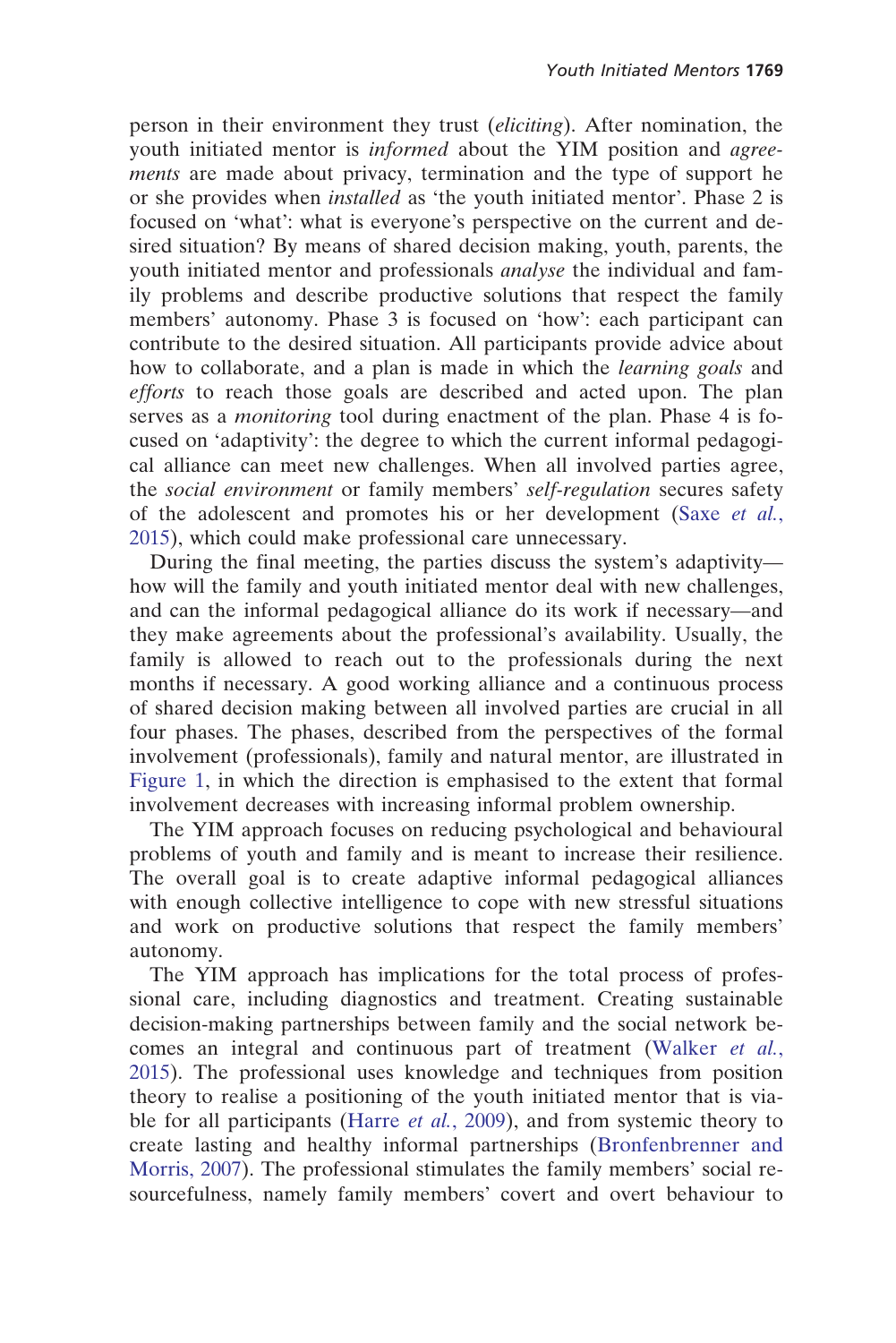<span id="page-6-0"></span>

Figure 1: The four phases of the YIM approach

request and maintain support from others (Rapp et al.[, 2010\)](#page-15-0). Enhancing social resourcefulness is meant to optimise the capacity of the involved adolescents to cope with stressful life events.

Due to differences in the quality, intensity and nature of the relationship between the informal mentor and the juvenile, professionals need to be flexible and responsive to each unique relationship. The kind of support the youth initiated mentor offers depends on the capacities, needs and interests of both the mentor and the juvenile, the individual and family problems and the type of support the juvenile needs, and the fit between the two persons. In general, the type of support consists of five basic elements: social emotional support (e.g. providing a listening ear), practical support (e.g. support with writing an application letter), guidance and advice (e.g. regarding work or education), role modelling (including normative guidance) and social capital (providing access to a supportive social network) [\(Spencer](#page-16-0) et al., 2016).

In this study, we use data from the six organisations which originally developed the YIM approach, and examine whether or not YIM is a feasible ambulant alternative for early and late adolescents with complex needs for whom out-of-home placement is indicated. We will examine (i) whether youths are able to nominate an informal mentor at the start of treatment, (ii) whether they receive solely ambulatory treatment and (iii) whether the population of the YIM group is comparable with two residential populations of Dutch youths.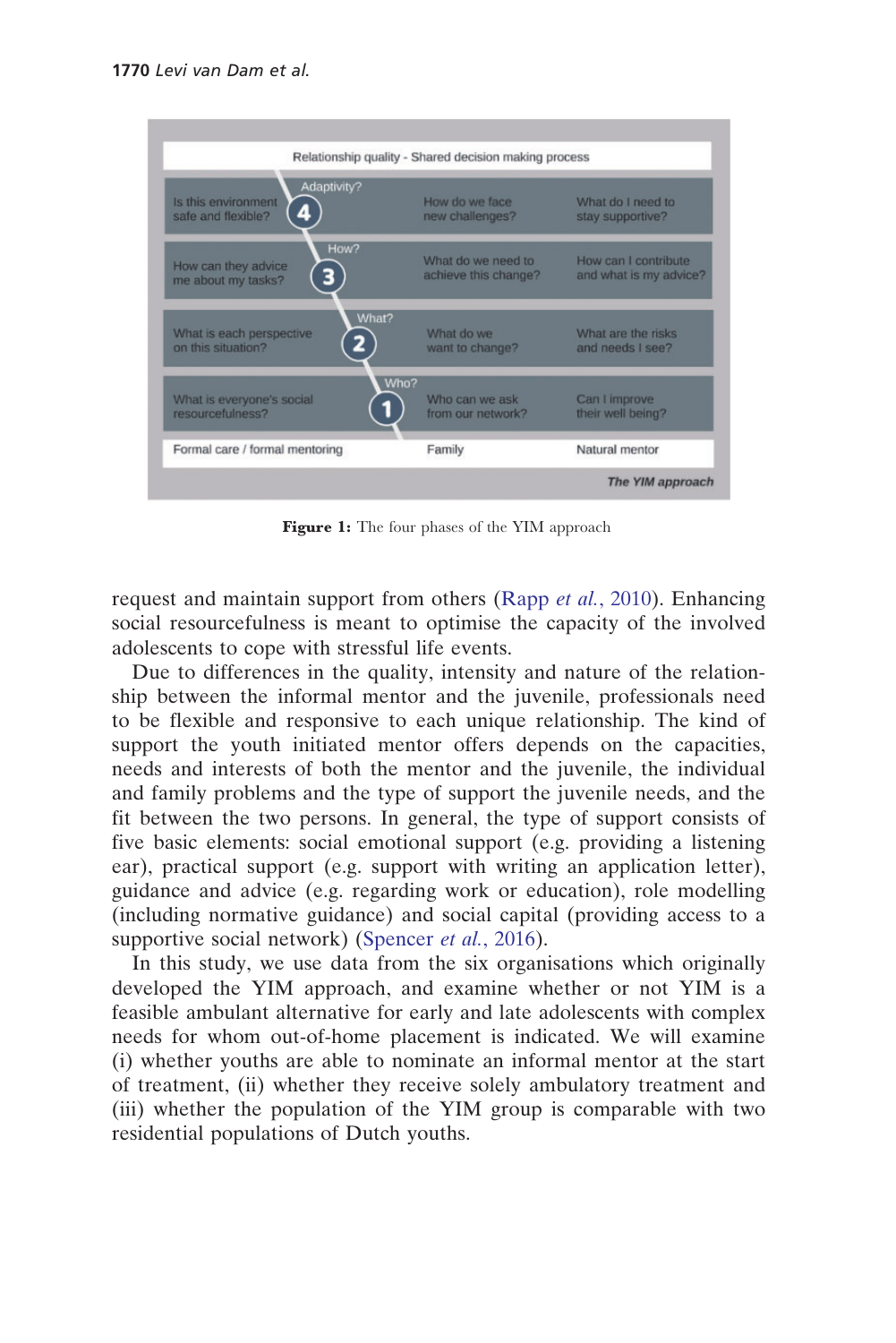# Methods

## **Participants**

Case-file analyses were conducted on a total of 200 youths to compare the nature of problems between youths who received ambulant treatment (YIM group,  $n = 96$ ) and those who received residential treatment (control group,  $n = 104$ ). All participants were informed about the new YIM approach, and those data were collected for research purposes. They gave informed consent, nd the original data were anonymised. The IRB of Spirit gave permission for conducting the study. Seventy-eight participants of the YIM group completed treatment between September 2013 and December 2014; eighteen YIM participants still received care when the data collection of this study ended. Therefore, outcome data were not available for the latter group, and participants of this group were excluded from the analyses of outcomes (e.g. being able to nominate an informal mentor and receiving outpatient or inpatient treatment). However, data for the whole YIM sample  $(n = 96)$  were used in the analyses of indicated youth problems (i.e. Research Question 3: the comparability of the YIM group with two residential populations of Dutch youths). The majority of participants were boys ( $n = 61$ ; 63.5 per cent) and thirty-five participants were girls. Ages ranged from eleven to nineteen, with an average of  $M = 15.40$  (SD = 1.81).

In preparation for working with the YIM approach, child psychologists from the Dutch youth care organisation Youké randomly selected a sample of case files  $(n = 104)$  of youths who received residential care between January 2012 and December 2012 to describe the nature of the problems of youths receiving residential care. These youths formed the comparison group. The comparison group was separated in two subgroups based on age and the focus of residential care: early adolescents with the focus being to 'return home' to their family' (parents or foster-care) and late adolescents with the focus being to 'become independent' (e.g. getting a room, learning to cook, finding a job, etc.). The 'return home' group contained nineteen participants: eight boys (42.1 per cent) and eleven girls. Ages ranged from fourteen to seventeen, with an average of  $M = 15.51$  (SD = 0.81). The group 'become independent' contained eighty-five participants, including forty-eight boys (56.5 per cent) and thirty-seven girls. Ages ranged from sixteen to twenty-four, with an average of  $M = 18.43$  (SD = 1.76).

#### Measures

#### **Descriptives**

Professionals working with the YIM approach registered whether youths were able to nominate a youth initiated mentor from their social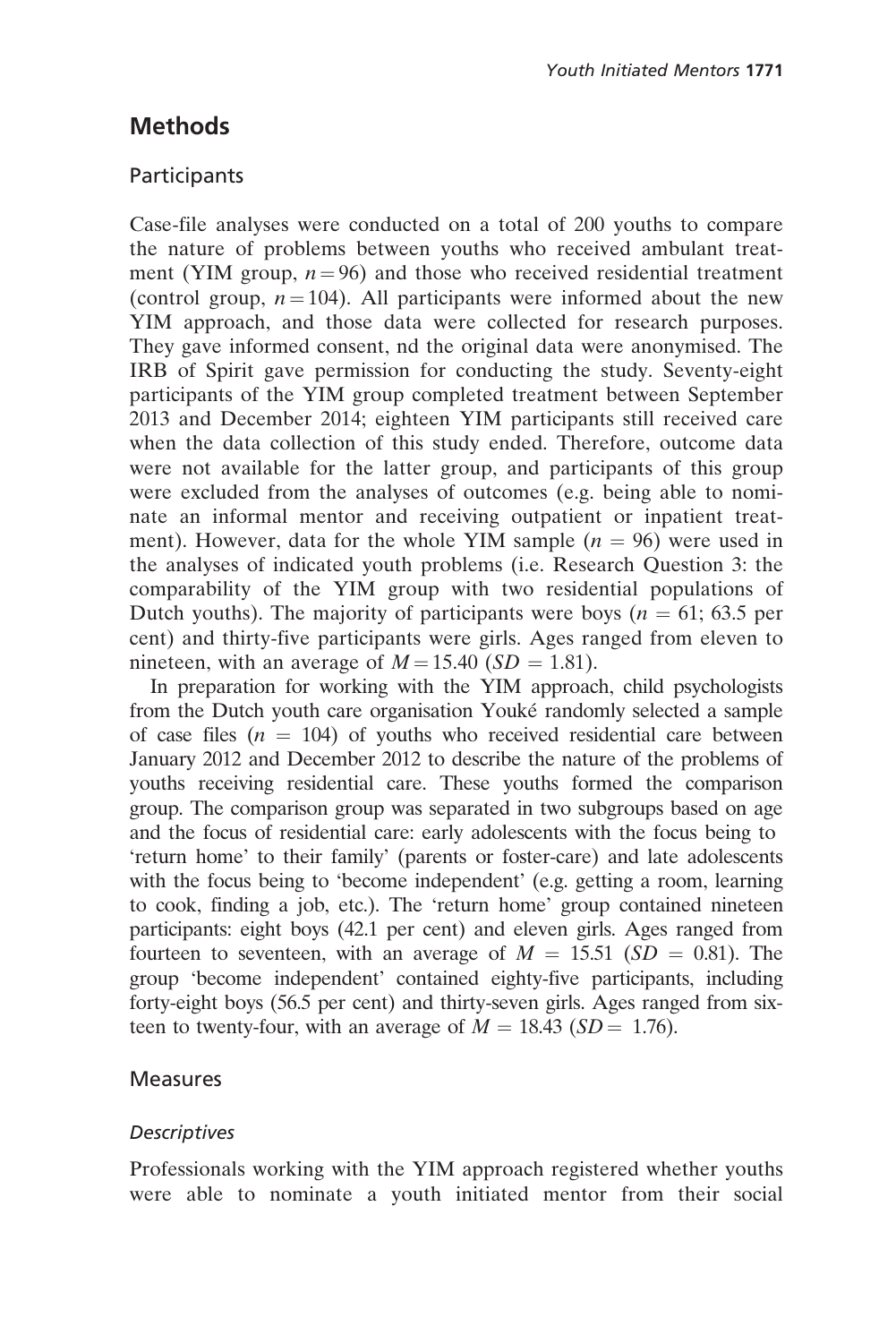network, and how many days it took from the start of treatment to nominate the youth initiated mentor. If a youth initiated mentor was installed, professionals registered the nature of the relationship between the youth and the selected youth initiated mentor (family member, friend of youth, friend of parents, other) and what kind of support this person offered to the adolescent (social emotional support, practical support or guidance and advice). They also registered whether they offered solely ambulant treatment; if out-of-home placement was needed, they registered the type of residential treatment.

#### Youth problems

The Dutch classification instrument CAP-J [\(Konijn](#page-15-0) et al., 2009) was used to identify the nature and severity of the youths' problems. This instrument assesses problems on five axes: (A) adolescent psycho-social functioning, such as emotional, behavioural and (psycho)social problems, (B) physical health and physical-related functioning, such as physical injury or physical health problems, (C) competences and cognitive development, (D) family and child rearing, such as problematic parent–child relationships and problems of parent and/or social network, and (E) the social environment, such as problems at work or with relationships. Intercoder agreement of the CAP-J has been shown to be satisfactory [\(Konijn](#page-15-0) et al., 2009). Based on anonymised case files, including treatment indications, referrals, and family plan and evaluations, the child psychologists scored in retrospective a maximum of five core problems on the CAP-J for each of the included youngsters.

Professionals using the YIM approach scored a maximum of five core problems on the CAP-J for each client at the beginning of treatment (during the first six weeks). The scores were based on treatment indications and referrals, the family plan, case files, social network analysis and their first impression of the family.

#### Strategy of analysis

Chi-square analysis was used to examine differences in youth problems between the YIM group and the two residential comparison groups, with Cramers V effect sizes to evaluate the magnitude of the difference between the YIM and the comparison group:  $V > 0.10$  small difference,  $V > 0.30$  moderate difference and  $V > 0.50$  large difference [\(Gravetter](#page-14-0) [and Wallnau, 2009](#page-14-0)).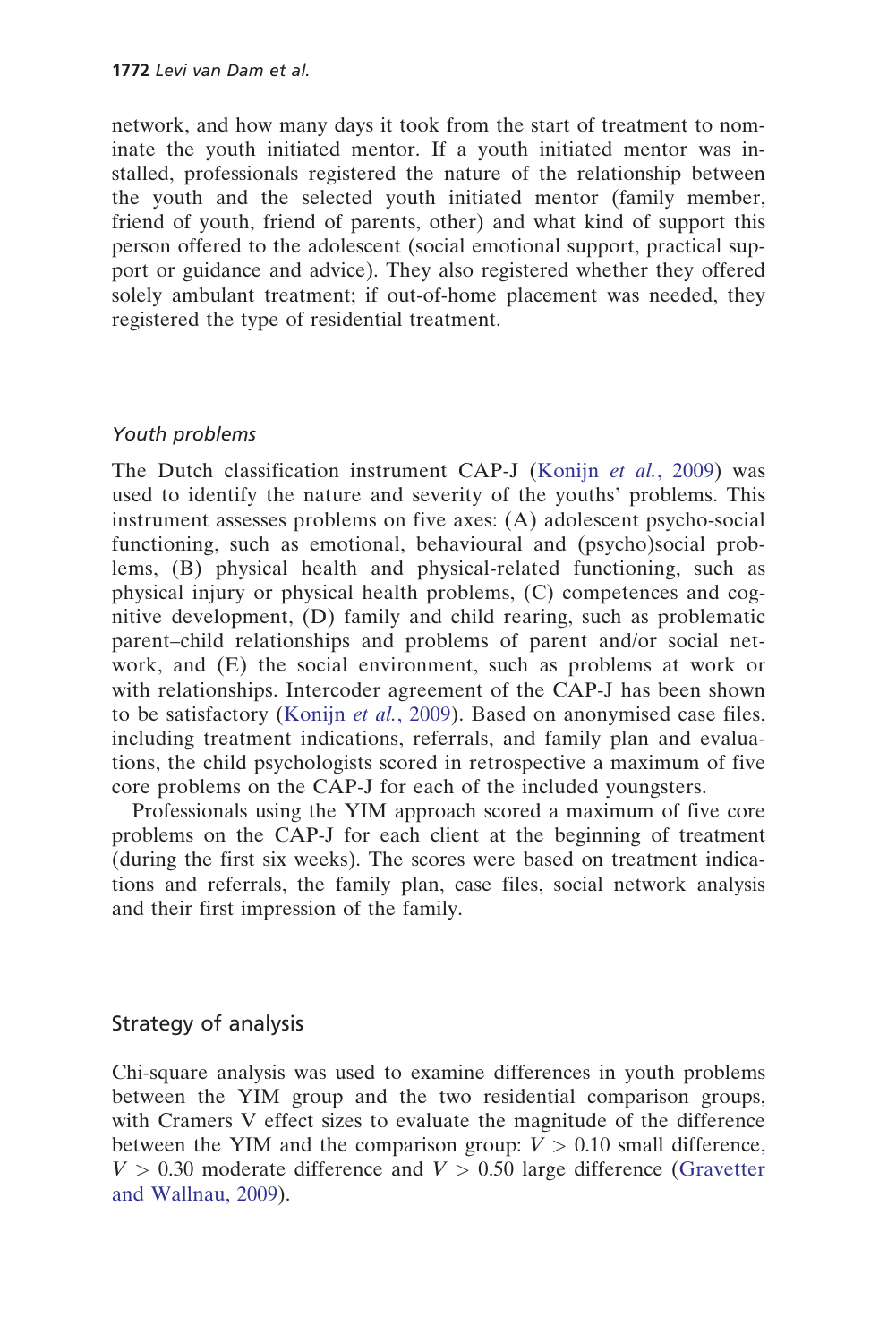## Results

Sixty-five of the seventy-eight youths (83 per cent) were able to nominate an informal mentor from their social network, on average within thirty-three days. Twenty-eight youths (43 per cent) nominated a family member as a youth initiated mentor, eleven youths (17 per cent) selected a friend of their own, eight (12 per cent) a friend of the parents, seven (11 per cent) an acquaintance, three (5 per cent) a neighbour and eight youths (12 per cent) selected another person (e.g. teacher, sports coach). Professionals indicated the type of support the youth initiated mentors offered to the youth as follows: in 61 per cent of the cases, social emotional support; in 21 per cent of the cases, practical support; and in 18 per cent of the cases, guidance and advice.

A total of seventy families (90 per cent) received ambulatory care as an alternative for indicated out-of-home placement. The care was individualised and consisted of collaboration with a youth initiated mentor and the needed treatment, such as diagnostics, systemic therapy, cognitive therapy, instrumental support and psycho-education. An out-ofhome placement was considered necessary for eight adolescents (10 per cent), including placement in a psychiatric crisis residential facility or a kinship or non-kinship foster-care family.

#### Residential care compared with the non-residential YIM approach

To examine the nature of problems of youth receiving ambulant treatment with the YIM approach, we compared them with two residential care groups. Pearson Chi-square tests showed no differences between the YIM group  $(n = 96)$  and the residential 'become independent' group  $(n = 85)$  on axes B (physical health and physical-related functioning) and C (competences and cognitive development of youth) of the CAP-J ([Table 1](#page-10-0)). On axis A, the 'become independent' group reported a significantly higher prevalence of psycho-social problems ( $\gamma^2$  (1,  $n = 181$ ) = 16.33,  $p < 0.01$ ), with a moderate effect size of  $V = 0.30$ . On axis E, this group reported a significantly higher prevalence of youth and social environment problems  $(\chi^2 (1, n = 181) = 26.19, p < 0.01)$ , with a moderate effect size of  $V = 0.38$ . On axis D, the YIM group reported a significantly higher prevalence of family and child-rearing problems ( $\gamma^2$  (1, *n*)  $(181) = 56.26, p < 0.01$ , with a large effect size of  $V = 0.56$ .

Pearson Chi-square tests showed no differences between the YIM (n  $= 96$ ) and the residential 'return home' ( $n = 19$ ) group on four of the five axes (axes B, C, D and E). The only difference between the groups was found on axis A, on which the 'return home' group reported a significantly higher prevalence of problems in psycho-social functioning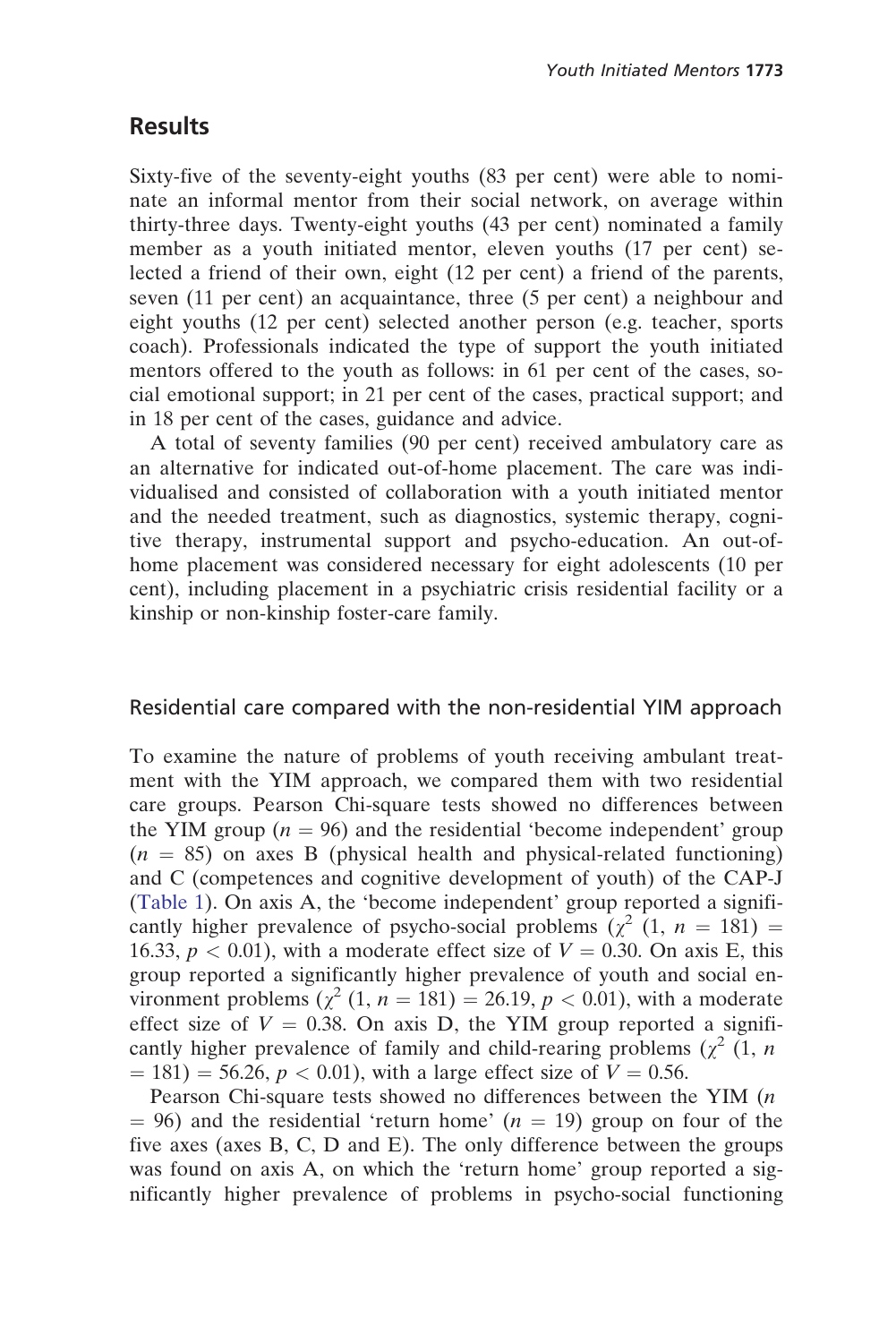| Axis A       | Residential treatment                                        |            | YIM approach |            |          |    |        |
|--------------|--------------------------------------------------------------|------------|--------------|------------|----------|----|--------|
|              | Problems in psycho-social functioning of youth               |            |              |            |          |    |        |
|              | Yes                                                          | No         | Yes          | No         | $\chi^2$ | Df | $\vee$ |
| Independency | 81 (95.3%)                                                   | 4 (4.7%)   | 70 (72.9%)   | 26 (27.1%) | $16.32*$ | 1  | 0.30   |
| Return home  | 18 (94.7%)                                                   | 1(5.3%)    |              |            | $4.20*$  | 1  | 0.19   |
| Axis B       | Problems in physical health and physical-related functioning |            |              |            |          |    |        |
|              | Yes                                                          | No         | Yes          | No         | $\chi^2$ | df | V      |
| Independency | 10 (11.8%)                                                   | 75 (88.2%) | $9(9.4\%)$   | 87 (90.6%) | 0.27     | 1  |        |
| Return home  | $0(0.0\%)$                                                   | 19 (100%)  |              |            | 1.93     | 1  |        |
| Axis C       | Problems in competences and cognitive development of youth   |            |              |            |          |    |        |
|              | Yes                                                          | No         | Yes          | No         | $\chi^2$ | df | V      |
| Independency | 16 (18.8%)                                                   | 69 (81.2%) | 25 (26.0%)   | 71 (74.0%) | 1.34     | 1  |        |
| Return home  | 3(15.8%)                                                     | 16 (84.2%) |              |            | 0.91     | 1  |        |
| Axis D       | Problems in family and child rearing                         |            |              |            |          |    |        |
|              | Yes                                                          | No         | Yes          | No         | $\chi^2$ | df | $\vee$ |
| Independency | 39 (45.9%)                                                   | 46 (54.1%) | 92 (95.8%)   | 4 (4.2%)   | $56.26*$ | 1  | 0.56   |
| Return home  | 18 (94.7%)                                                   | 1(5.3%)    |              |            | 0.5      | 1  |        |
| Axis E       | Problems with social environment                             |            |              |            |          |    |        |
|              | Yes                                                          | No         | Yes          | No         | $\chi^2$ | df | V      |
| Independency | 73 (85.9%)                                                   | 12 (14.1%) | 48 (50.0%)   | 48 (50.0%) | $26.19*$ | 1  | 0.38   |
| Return home  | 9(47.4%)                                                     | 10 (52.6%) |              |            | 0.04     | 1  |        |

<span id="page-10-0"></span>Table 1 Classified problems of youths in residential treatment (focus on independency,  $n = 85$ ; or returning home,  $n = 19$ ) and youths treated with the non-residential YIM approach ( $n = 96$ )

 $*p < 0.05$ . Problems were coded using the CAP-J (Netherlands Youth Institute, 2009).

than the YIM group  $(\chi^2 (1, n = 115) = 4.20, p = 0.04)$ , with a small effect of  $V = 0.19$ .

The results indicate that the ambulant YIM group is quite comparable with a sample of residential youth with a focus on returning home. Only the prevalence of problems with psycho-social functioning was somewhat higher in the latter group (small effect size), but no significant differences were found in the prevalence of physical health and physical-related functioning, competences and cognitive development, family and child rearing, and problems in the social environment.

Adolescents in the residential group with a focus on becoming independent mainly had problems with psycho-social functioning and their social environment, whereas problems in the group receiving the YIM approach were more often found in family problems and inadequate child rearing.

### Discussion and implications for social work

The main research questions were whether juveniles with complex needs at risk for out-of-home placement could nominate an informal mentor and how much time it took, whether they received solely ambulant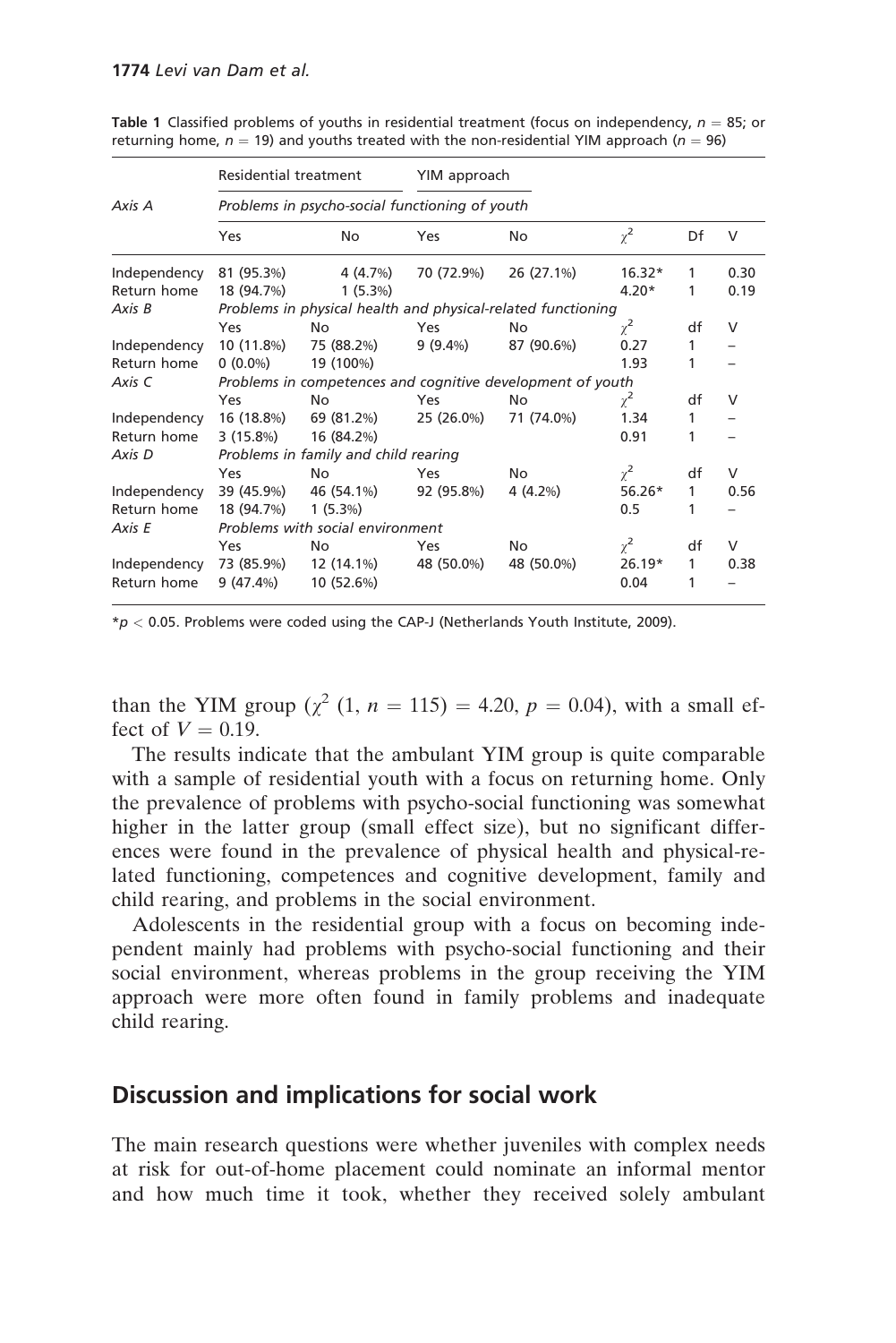treatment and whether the problems of the YIM group were similar to the problems of two different age groups of Dutch youth receiving residential care with a separate treatment focus. Our study showed that a total of 83 per cent of the juveniles with complex needs appointed a youth initiated mentor within thirty-three days, while, in 90 per cent of the cases, ambulatory treatment was sufficient. The YIM group was comparable with the younger residential population with treatment focus 'return home', but not with the older group with the treatment focus 'become independent'.

The fact that, in total, 83 per cent of the juveniles were able to nominate a youth initiated mentor is in accordance with previous studies on the availability of spontaneous supportive non-parental adults, indicating that 35–83 per cent of youth are able to find a supportive person ([DuBois and Silverthorn, 2005;](#page-14-0) [Hurd and Zimmerman, 2010\)](#page-14-0). The average five weeks for youth to find an informal mentor may be considered a relatively fast way to realise formalised collaboration with the informal network compared to family group conferences, where certain time-consuming and complex procedures have to be followed, which takes an average of eighteen weeks from the beginning of treatment to starting the actual family group conference [\(Dijkstra](#page-14-0) et al., 2016). This may be explained by the difference between the two approaches: whereas family group conferences work with several social network members, the YIM approach works with one social network member and involves other social network members during (mostly ambulant) treatment if necessary. Thus, the organisational part of the YIM approach is more simple and flexible, making it easier to realise social network participation in complex family systems in which risks penetrate the family social support system as a whole ([Vanderbilt-Ardriance and Shaw, 2008](#page-16-0)).

The type of informal mentors selected by the youths in our study (mainly family members) is also comparable with other studies ([DuBois](#page-14-0) [and Silverthorn, 2005](#page-14-0); Dang et al.[, 2014\)](#page-14-0). The finding that youth initiated mentors mainly offer social emotional support is also found in previous studies on informal mentoring [\(Schwartz](#page-15-0) et al., 2013).

The ambulant YIM group is comparable with a sample of residential youth with a focus on returning home. The differences reported between the ambulant and residential groups may reflect differences in professional perspective because of the different ages of youth and the focus of each approach. For example, residential care professionals working with older youth with a focus on becoming independent are likely to report more problems in psycho-social functioning and the social environment. Professionals working with younger youth with a focus on 'staying at home', working with the family system, may be prone to reporting more family and child-rearing problems. The age difference might also explain the different nature of reported problems. Therefore, using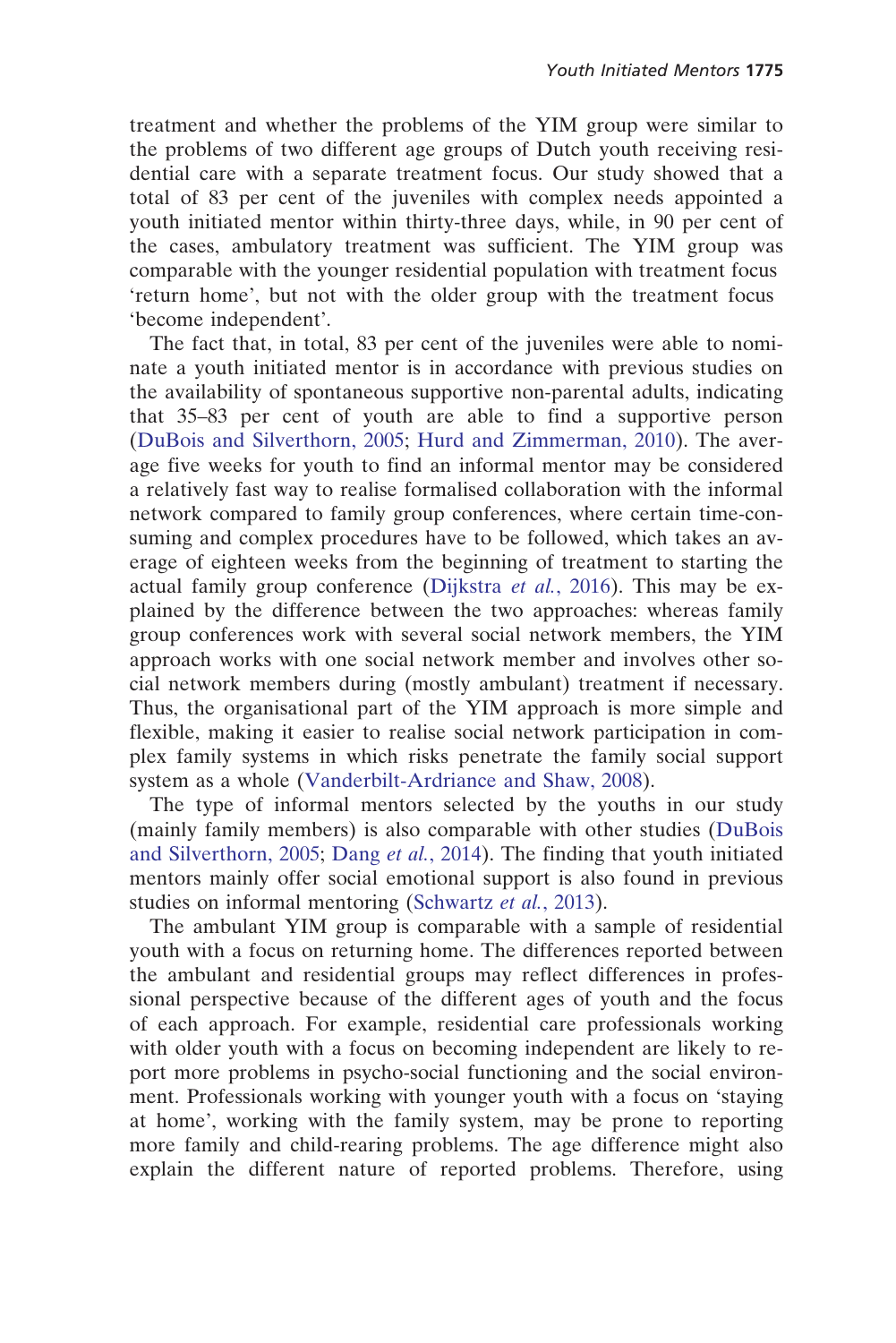independent coders and two groups of peers would give a better indication of the comparability between the groups.

The present study provides preliminary evidence that the YIM approach is promising, because it might offer a viable alternative for outof-home placement, which is in line with the notion in the international Convention on the Rights of the Child that residential care is a 'last-resort option'. It is also in line with other studies showing that participatory network approaches might contribute to effective formal and informal care and lasting 'informal alliances' ([Seikkula](#page-15-0) et al., 2003). The main focus is on building a supportive relationship between vulnerable juveniles and someone they trust from their social network. This focus should not overlook parents in their need of social support, because par-ents may also benefit from supporting social networks ([Kesselring](#page-15-0) et al., [2016](#page-15-0)). The results also indicate residential treatment is sometimes indicated, so residential treatment should be in an integral part (as an intervention) of the ambulant treatment.

This study has limitations. First, the time span of this study is short (compared to the duration of the care process for most youths) and the focus was on results during the treatment phase, while the aim is to create lasting informal pedagogical alliances. Although there is empirical evidence showing that informal mentoring relationships last longer than formal mentoring relationships [\(Schwartz](#page-15-0) et al., 2013), future (qualitative and quantitative) studies should investigate the duration of the collaboration between YIM, parents and youth after having ended treatment. This research should include follow-up measurements to examine the long-term effects of the YIM approach. Second, the nature of youth problems was recorded by professionals with an instrument only investigated for interrater reliability and not for validity (the CAP-J). We recommend future studies to use repeated measurements with both self-reports and observational data to get a better understanding of the specific characteristics of the YIM group. Third, the research design should include a comparison group in order to prove effectiveness of the YIM approach, programme fidelity should be established, and intervening variables should be examined that may account for the effect of mentoring, such as parent–child interaction, social competence, programme practices and the community context [\(Rhodes and DuBois, 2008\)](#page-15-0). Because of the small sample size, caution should be exercised in generalising the results to other populations.

A previous small qualitative evaluation study with parents  $(n = 8)$ , juveniles ( $n = 10$ ), informal mentors ( $n = 10$ ) and professionals ( $n = 10$ ) during the first year of the YIM approach concluded that 'this approach is a promising alternative for out-of-home placement of youth' [\(Razenberg and Blom, 2014](#page-15-0)). The evaluation gave insight into the needs of the new partner for professionals: the informal mentor. Youth initiated mentors expressed the need for support from parents and professionals in their positioning as a youth initiated mentor. They wanted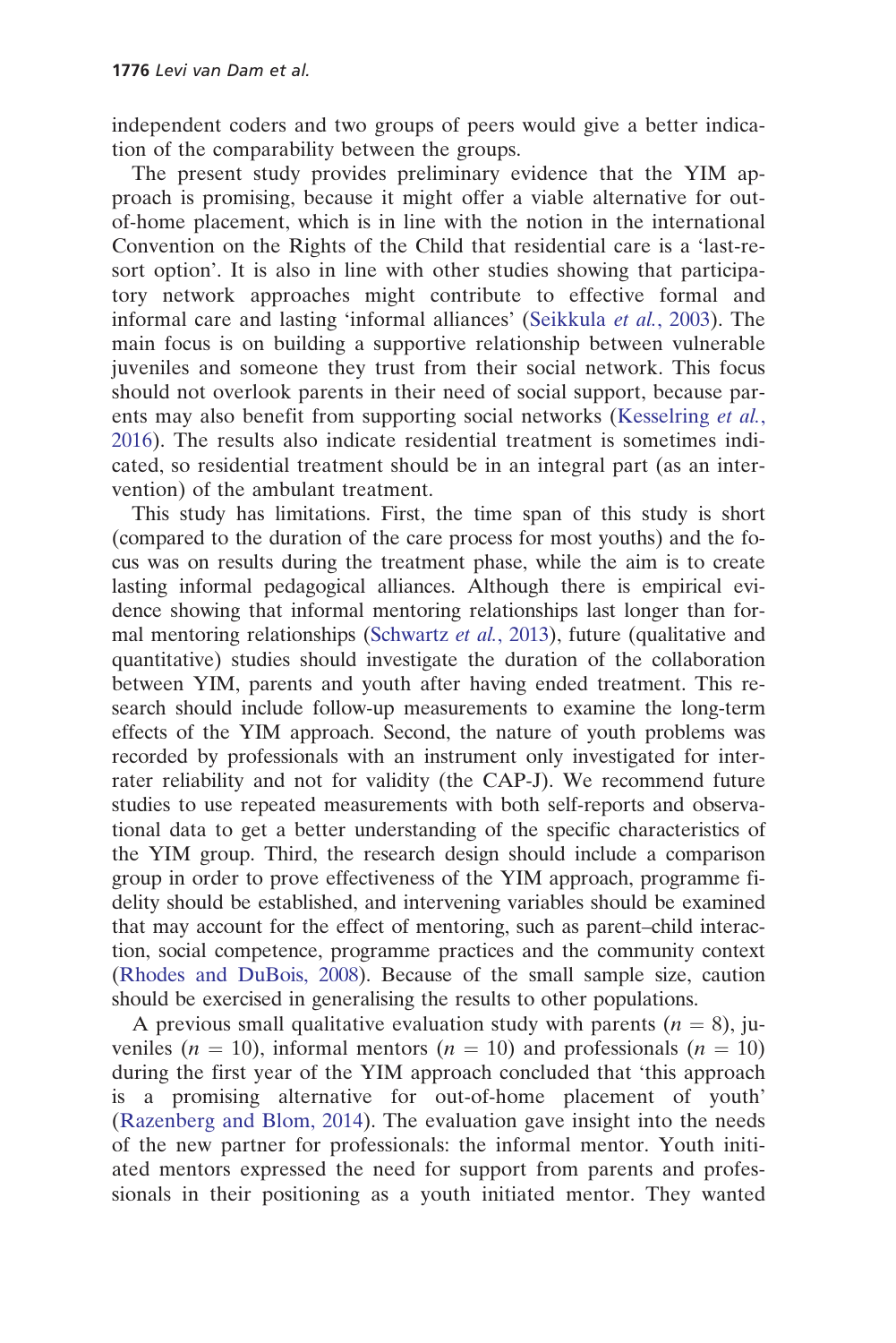<span id="page-13-0"></span>good accessibility to professionals for support and advice, and they experienced a need for training in, for example, behaviour management and interviewing skills. Still, as we know too little about their perspective (Smith et al.[, 2015](#page-15-0)), future studies need to investigate this and incorporate it in the training and education of social work professionals.

The results of this evaluation study of YIM are promising, and offer a glimpse of how we might prevent out-of-home placement of vulnerable youth. It suggests that continuity and adolescent and family participation can be achieved by acknowledging the limitations of professional involvement (formal) and increasing the involvement of important nonparental adults (informal). Because of the limitations of the current study, the YIM approach should be examined with a more robust research design. Future studies should examine whether the YIM approach is effective in reducing problems and increasing resilience as an alternative intervention, and which factors (e.g. ethnicity, age, gender, effective collaboration in the triad youth initiated mentor–youth–parents, stability and continuity of the relationship and the distribution of tasks and responsibilities) create sustainable informal pedagogical alliances with enough collective intelligence to cope with new stressful situations. Currently, the YIM approach has been implemented by twenty-two mental health care organisations in the Netherlands. If the results continue to be positive, we recommend further research in different populations (e.g. foster-care, incarcerated youth, school drop-outs, refugees), to create lasting arenas of comfort for all youths [\(Putnam, 2015\)](#page-15-0).

## Acknowledgements

The authors thank youth care institute Youké for investing in this new approach and making this first evaluation possible.

# References

- Ahrens, K. R., DuBois, D. L., Garrison, M., Spencer, R., Richardson, L. P. and Lozano, P. (2011) 'Qualitative exploration of relationships with important non-parental adults in the lives of youth in foster care', Children and Youth Services Review, 33, pp. 1012–23.
- Branje, S., Laursen, B. and Collins, W. A. (2013) 'Parent-child communication during adolescence', in Vangelisti A. L. (ed.), Handbook of Family Communication, 2nd edn, Oxford, Routledge, pp. 271–86.
- Brisesette, I., Cohen, S. and Seeman, T. E. (2000) 'Measuring social integration and social networks', in Cohen, S., Underwood, L. and Gottlieb, B. (eds), Measuring and Intervening in Social Support, New York, Oxford University Press, pp. 53–85.
- Bronfenbrenner, U. and Morris, P. A. (2007) 'The bioecological model of human development', in Lerner R. M. (ed.), Handbook of Child Psychology, New York, John Wiley and Sons, pp. 795–828.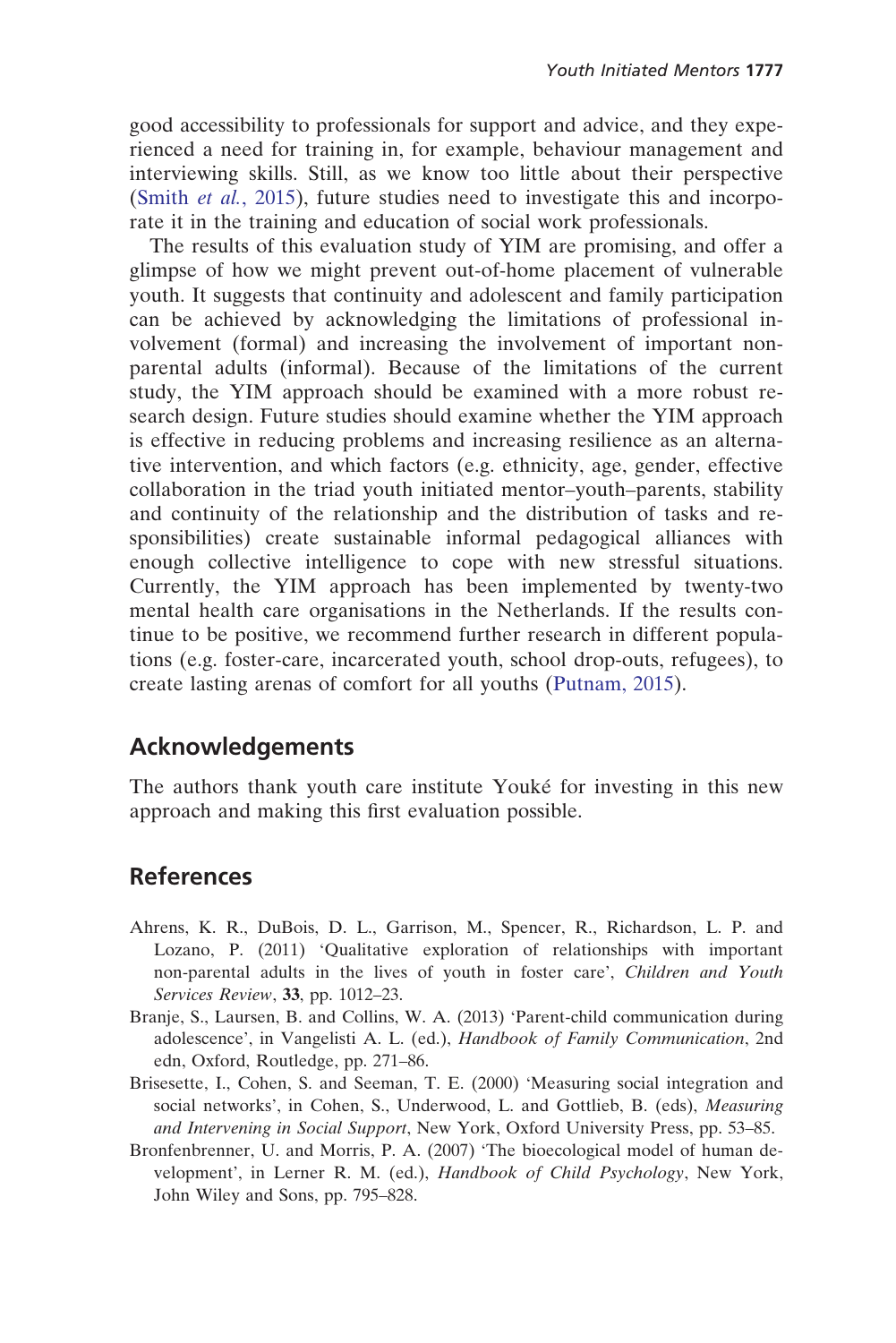- <span id="page-14-0"></span>Burford, G. (2005) 'Families: Their role as architects of civil society and social inclusion', Practice, 17, pp. 79–88.
- Cacioppo, J. T., Hawkley, L. C., Crawford, E., Ernst, J. M., Burleson, M. H., Kowalewski, R. B., Malarkey, W. B., Van Cauter, E. and Berntson, G. G. (2002) 'Loneliness and health: Potential mechanisms', Psychosomatic Medicine, 64, pp. 407–17.
- Christakis, N. A. and Fowler, J. H. (2012) 'Social contagion theory: Examining dynamic social networks and human behaviour', Statistics in Medicine, 32, pp. 556–77.
- Cohen, S. (2004) 'Social relationships and health', American Psychologist, 8, pp. 676–84.
- Dang, M. T., Conger, K. J., Breslau, J. and Miller, E. (2014) 'Exploring protective factors among homeless youth: The role of natural mentors', Journal of Health Care for the Poor and Underserved, 25, pp. 1121–38.
- de Winter, M. (2008) Verbeter de wereld, begin bij de opvoeding: Vanachter de voordeur naar democratie en verbinding [Socialization and Civil Society: How Parents, Teachers and Others Could Foster a Democratic Way of Life], Amsterdam, SWP.
- Dijkstra, S., Creemers, H. E., Asscher, J. J., Dekovic, M. and Stams, G. J. J. M. (2016) 'The effectiveness of family group conferencing in youth care: A meta-analysis', Child Abuse and Neglect, 62, pp. 100–10.
- DuBois, D. L. and Silverthorn, N. (2005) 'Natural mentoring relationship and adolescent health: Evidence from a national study', American Journal of Public Health, 95, pp. 518–24.
- Euser, S., Alink, L. R. A., Stoltenborgh, M., Bakermans-Kranenburg, M. J. and IJzendoorn, M. H. (2015) 'A gloomy picture: A meta-analysis of randomized controlled trials revealed disappointing effectiveness of programs aiming at preventing child maltreatment', BMC Public Health, 15, pp. 1068–81.
- Goede, I. H. A., Branje, S. J. T., Delsing, M. J. M. H. and Meeus, W. H. J. (2009) 'Linkages over time between adolescents' relationships with parents and friends', Journal of Youth and Adolescence, 38, pp. 1304-15.
- Goemans, A., Van Geel, M. and Vedder, P. (2015) 'Over three decades of longitudinal research on the development of foster children: A meta-analysis', Child Abuse & Neglect, 42, pp. 121–34.
- Gravetter, F. J. and Wallnau, L. B. (2009) Statistics for the Behavioural Sciences, London, Thomson Wadsworth.
- Harre, R., Moghaddam, F. H., Cairnie, T. P., Rothart, D. and Sabat, S. R. (2009) 'Recent advantaces in positioning theory', Theory & Psychology, 19, pp. 5–31.
- House, J. S. and Kahn, R. L. (1985) 'Measures and concepts of social support', in Cohen, S. and Syme, S. L. (eds), Social Support and Health, New York, Academic Press, pp. 83–108.
- Hurd, N. and Zimmerman, M. (2010) 'Natural mentors, mental health, and risk behaviors: A longitudinal analysis of African American adolescents transitioning into adulthood', American Journal of Community Psychology, 46, pp. 36–48.
- Kawachi, I. and Berkman, L. F. (2001) 'Social ties and mental health', Journal of Urban Health: Bulletin of the New York Academy of Medicine, 78, pp. 458–67.
- Keijsers, L., Branje, S. J. T., VanderValk, I. E. and Meeus, W. (2010) 'Reciprocal effects between parental solicitation, parental control, adolescent disclosure, and adolescent delinquency', Journal of Research on Adolescence, 20, pp. 88–113.
- Kesselring, M., de Winter, M., Van Yperen, T. and Horjus, B. (2015) 'De pedagogische civil society in praktijk: Een studie naar de effecten van de activiteiten binnen het programma Allemaal opvoeders' ['The educative civil society in practice: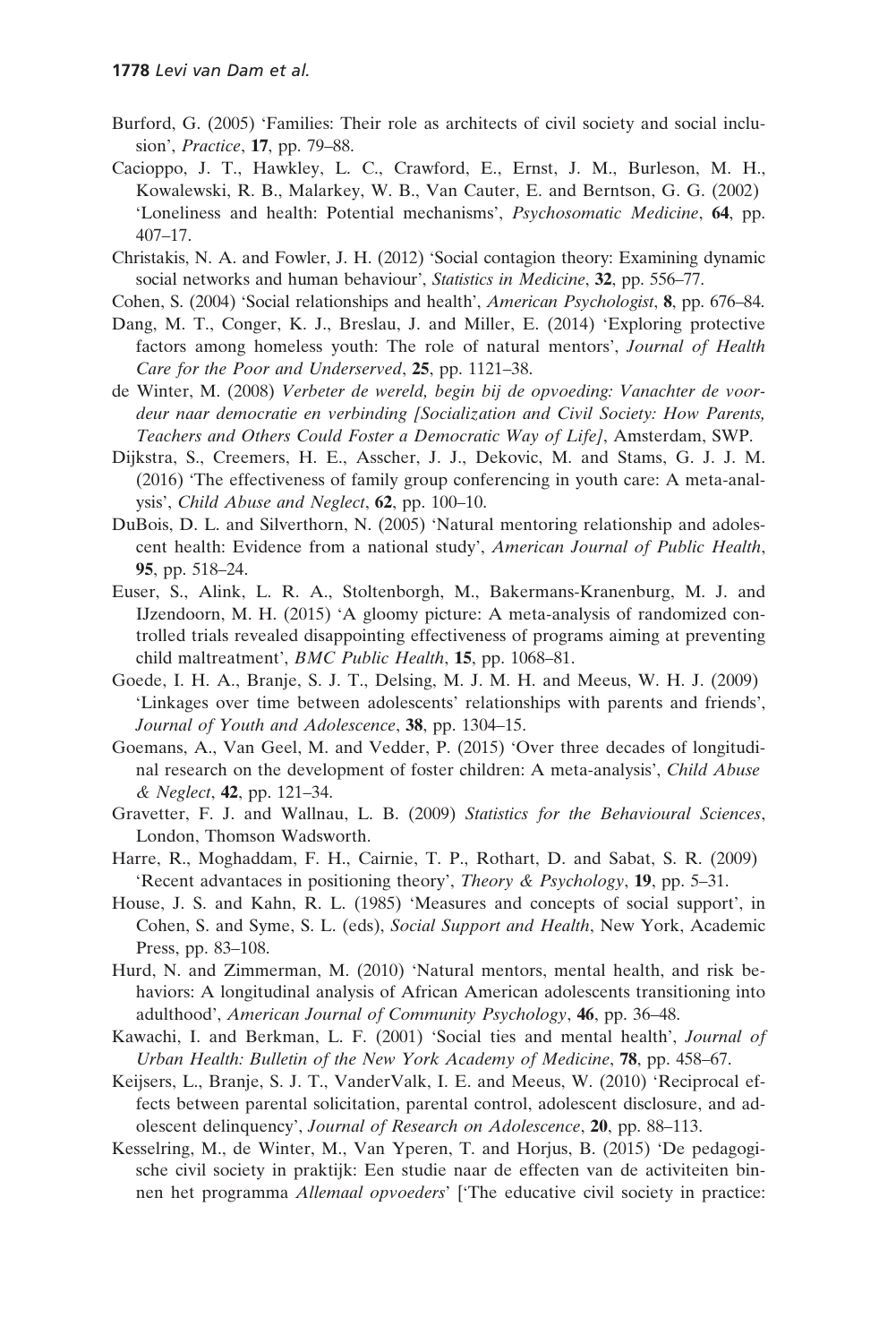<span id="page-15-0"></span>A study on the effects of activities included in the Allemaal opvoeders program'], Pedagogiek, 35, pp. 263–84.

- Kesselring, M., de Winter, M., van Yperen, T. and Lecluijze, S. (2016) 'Partners in parenting: An overview of the literature on parents' and nonparental adults' perspectives on shared responsibilities in childrearing', Issues in Social Science, 4(1), pp. 69–97.
- Koestner, R., Lekes, N., Powers, T. A. and Chicoine, E. (2002) 'Attaining personal goals: Self-concordance plus implementation intentions equals success', Journal of Personality and Social Psychology, 83, pp. 231-44.
- Konijn, C., Bruinsma, W., Lekkerkerker, L., de Wilde, E. and Eijgenraam, K. (2009) Ontwikkeling van en onderzoek naar het Classificatiesysteem Aard en Problematiek Jeugdzorg [Development of and Research on the System Classification Nature and Problems of Youth Care], Utrecht, Dutch Youthinstitute.
- Liden, R. C., Wayne, S., Jaworski, R. and Bennett, N. (2004) 'Social loafing: A field investigation', Journal of Management, 30, pp. 285–304.
- Mortimer, K. T. and Call, J. T. (2001) Arena's of Comfort in Adolescence: A Study of Adjustment in Context, Mahwah, N.J., Lawrence Erlbaum Associates.
- Mueller, J. S. (2012) 'Why individuals in larger teams perform worse', Organizational Behavior and Human Decision Processes, 117, pp. 111-24.
- Pehlivan, T. and Brummelman, J. (2015) I'm ready: Perspectieven van jongeren op zelfredzaamheid na jeugdhulp [I'm Ready: Perspectives from Youth on Self-Reliance after Youth Care], Amsterdam, Defence for Children.
- Putnam, R. D. (2015) Our Kids: The American Dream in Crisis, San Francisco, Simon & Schuster.
- Rapp, S. R., Shukamer, S., Schmidt, S., Naughton, M. and Anderson, R. (2010) 'Social resourcefulness: Its relationship to social support and wellbeing among caregivers of dementia victims', Aging & Mental Health, 2, pp. 40–8.
- Razenberg, I. D. and Blom, A. (2014) Verbindingsteams: Onderzoeksrapport meetmoment 2 [Connection Teams: Research Report Measurement 2], Utrecht, Labyrinth Research & Advice.
- Rhodes, J. E. and DuBois, D. L. (2008) 'Mentoring relationships and programs for youth', Current Directions in Psychological Science, 17, pp. 254–8.
- Rock, S., Michelson, D., Thomson, S. and Day, C. (2015) 'Understanding foster placement instability for looked after children: A systematic review and narrative synthesis of quantitative and qualitative evidence', British Journal of Social Work, 45, pp. 177–203.
- Saxe, G. N., Ellis, B. H. and Brown, A. D. (2015) Trauma Systems Therapy for Children and Teens, New York, Guilford Press.
- Schwartz, E. O. S., Rhodes, J. E., Spencer, R. and Grossman, J. B. (2013) 'Youth initiated mentoring: Investigating a new approach to working with vulnerable adolescents', American Journal of Community Psychology, 52, pp. 155–69.
- Seikkula, J., Arnkil, T. E. and Eriksson, E. (2003) 'Postmodern society and social networks: Open and anticipating dialogues in network meetings', Family Process, 2, pp. 185–203.
- Smith, C. A., Newman-Thomas, C. and Stormont, M. (2015) 'Long term mentors' perceptions of building mentoring relationships with at-risk youth', Mentoring  $\&$ Tutoring: Partnership in Learning, 23, pp. 248–67.